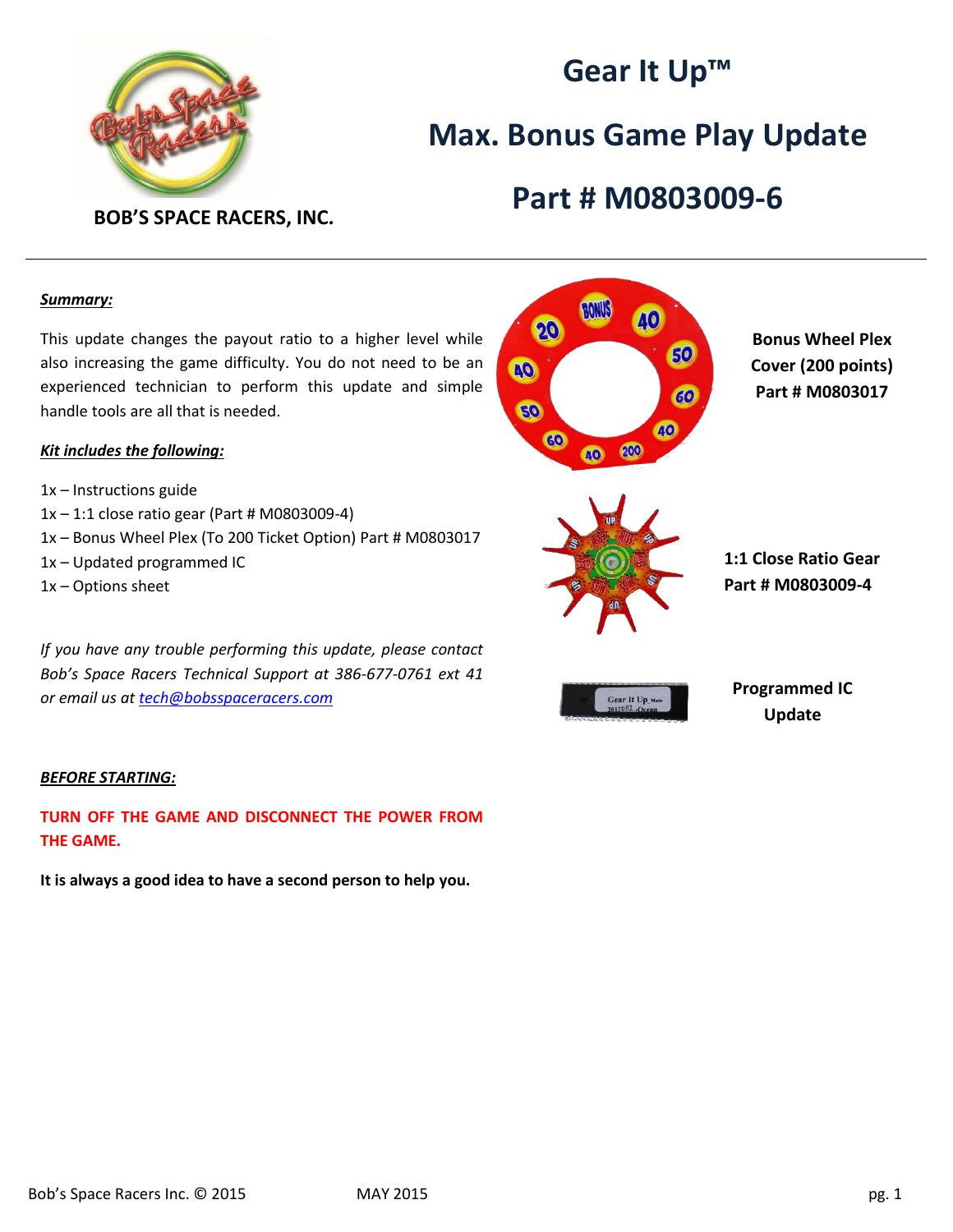#### *GEAR INSTALLATION INSTRUCTIONS:*

- 1. Remove the front glass from the game
	- a. Using a #2 star (phillips) type screwdriver, remove the 3 screws that secure the glass retaining bracket.
	- b. Open the front counter
	- c. Gently lift the glass from the slot and set aside.

#### **DO NOT SET GLASS ON HARD SURFACES!**

- 2. Remove the bottom gear from the motor bracket and set aside.
- 3. Remove the middle gear and move it the bottom position
- 4. Remove the top gear and move is to the middle position
- 5. Install the supplied 1:1 close ratio gear (orange) in the top position.

Replace the glass in the reverse order you did before. **Be careful** when replacing the glass. It is always recommended you have a second person to hold the glass in place as you secure the retaining bracket into place.

#### *BONUS WHEEL INSTALLATION*

- 1. Using the supplied Hex head wrench (in the parts kit), unscrew the 6 Hex type screws from the bonus wheel plex cover.
- 2. Replace the bonus wheel plex cover with the updated bonus wheel plex cover.
- 3. Replace the hex head screws to secure the bonus wheel plex cover to the bonus wheel assembly.

**Set aside the Gear you pulled out and the bonus wheel plex cover in a secure location so that it may not get damaged.**